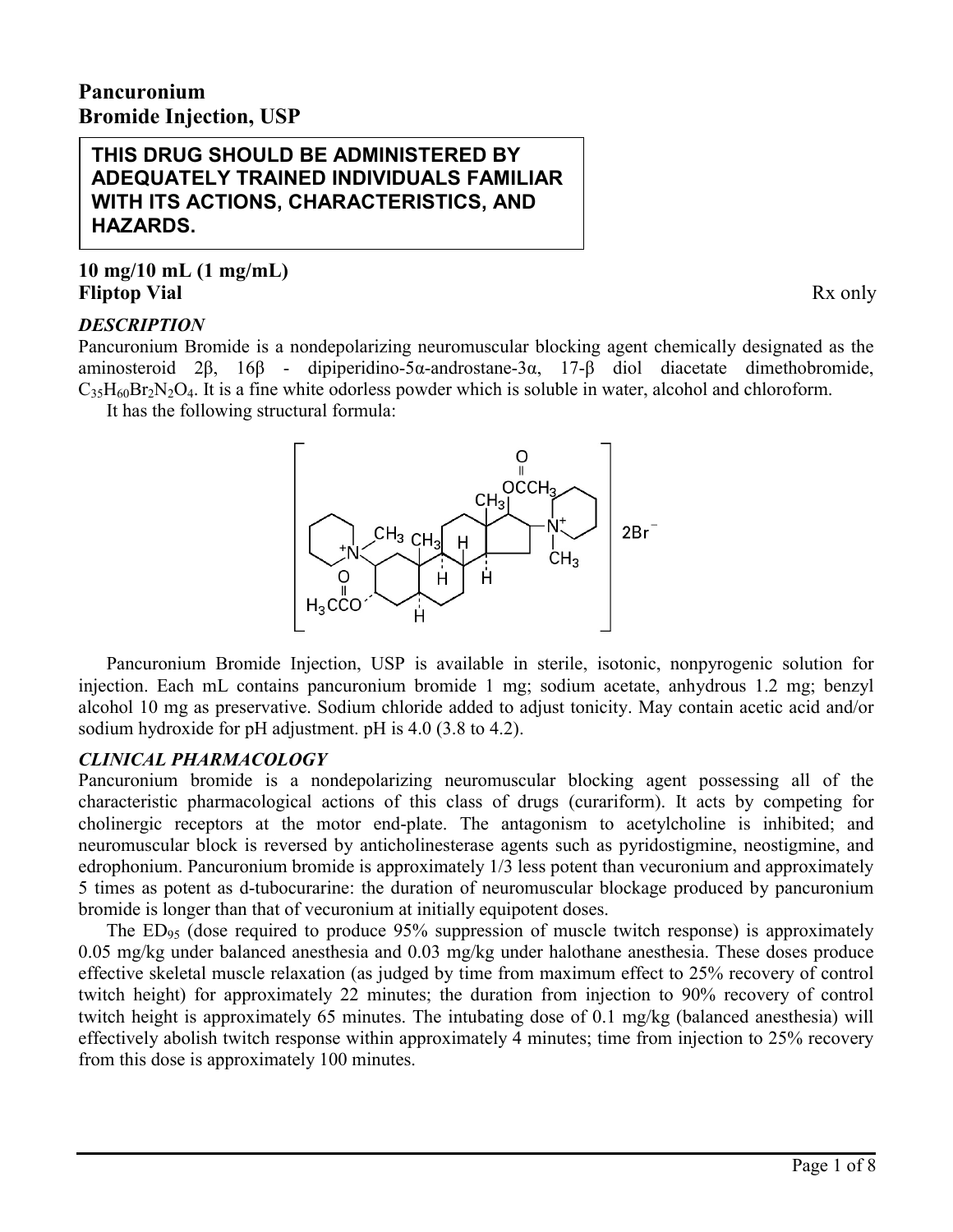Supplemental doses to maintain muscle relaxation slightly increase the magnitude of block and significantly increase the duration of block. The use of a peripheral nerve stimulator is of benefit in assessing the degree of neuromuscular blockade.

The most characteristic circulatory effects of pancuronium, studied under halothane anesthesia, are a moderate rise in heart rate, mean arterial pressure and cardiac output; systemic vascular resistance is not changed significantly, and central venous pressure may fall slightly. The heart rate rise is inversely related to the rate immediately before administration of pancuronium, is blocked by prior administration of atropine, and appears unrelated to the concentration of halothane or dose of pancuronium.

Data on histamine assays and available clinical experience indicate that hypersensitivity reactions such as bronchospasm, flushing, redness, hypotension, tachycardia, and other reactions commonly associated with histamine release are rare. (See *ADVERSE REACTIONS*).

#### **Pharmacokinetics**

The elimination half-life of pancuronium has been reported to range between 89-161 minutes. The volume of distribution ranges from 241-280 mL/kg; and plasma clearance is approximately 1.1-1.9 mL/minute/kg. Approximately 40% of the total dose of pancuronium has been recovered in urine as unchanged pancuronium and its metabolites while approximately 11% has been recovered in bile. As much as 25% of an injected dose may be recovered as 3-hydroxy metabolite, which is half as potent a blocking agent as pancuronium. Less than 5% of the injected dose is recovered as 17-hydroxy metabolite and 3,17-dihydroxy metabolite, which have been judged to be approximately 50 times less potent than pancuronium. Pancuronium exhibits strong binding to gamma globulin and moderate binding to albumin. Approximately 13% is unbound to plasma protein. In patients with cirrhosis the volume of distribution is increased by approximately 50%, the plasma clearance is decreased by approximately 22%, and the elimination half-life is doubled. Similar results were noted in patients with biliary obstruction, except that plasma clearance was less than half the normal rate. The initial total dose to achieve adequate relaxation may, thus, be high in patients with hepatic and/or biliary tract dysfunction, while the duration of action is greater than usual.

The elimination half-life is doubled, and the plasma clearance is reduced by approximately 60% in patients with renal failure. The volume of distribution is variable, and in some cases elevated. The rate of recovery of neuromuscular blockade, as determined by peripheral nerve stimulation is variable and sometimes very much slower than normal.

## *INDICATIONS AND USAGE*

Pancuronium bromide is indicated as an adjunct to general anesthesia to facilitate tracheal intubation and to provide skeletal muscle relaxation during surgery or mechanical ventilation.

## *CONTRAINDICATIONS*

Pancuronium Bromide Injection, USP is contraindicated in patients known to be hypersensitive to the drug.

## *WARNINGS*

PANCURONIUM BROMIDE INJECTION, USP SHOULD BE ADMINISTERED IN CAREFULLY ADJUSTED DOSES BY OR UNDER THE SUPERVISION OF EXPERIENCED CLINICIANS WHO ARE FAMILIAR WITH ITS ACTIONS AND THE POSSIBLE COMPLICATIONS THAT MIGHT OCCUR FOLLOWING ITS USE. THE DRUG SHOULD NOT BE ADMINISTERED UNLESS FACILITIES FOR INTUBATION, ARTIFICIAL RESPIRATION, OXYGEN THERAPY, AND REVERSAL AGENTS ARE IMMEDIATELY AVAILABLE. THE CLINICIAN MUST BE PREPARED TO ASSIST OR CONTROL RESPIRATION.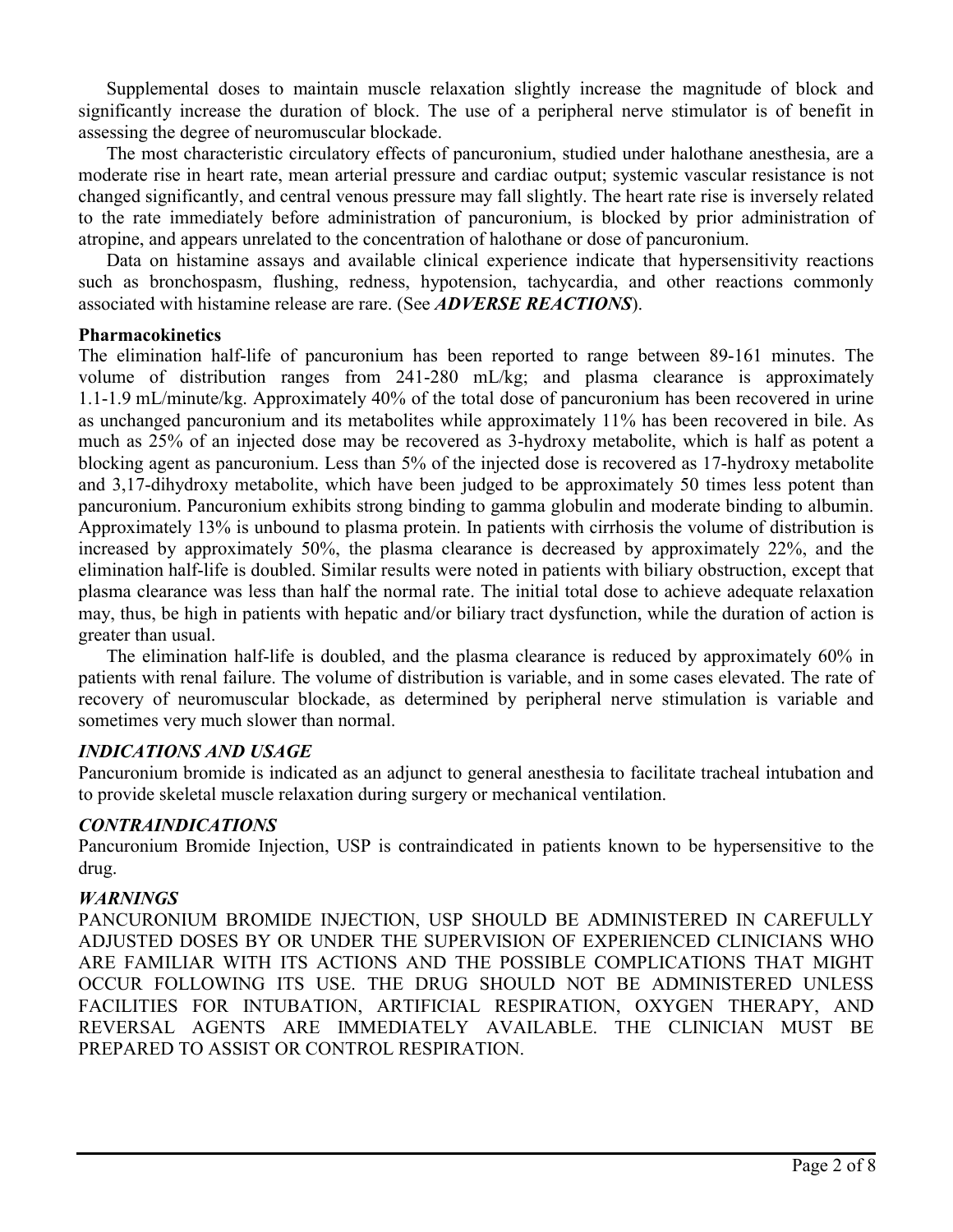## **Anaphylaxis**

Severe anaphylactic reactions to neuromuscular blocking agents, including pancuronium bromide, have been reported. These reactions have in some cases been life-threatening and fatal. Due to the potential severity of these reactions, the necessary precautions, such as the immediate availability of appropriate emergency treatment, should be taken. Precautions should be taken in those individuals who have had previous anaphylactic reactions to other neuromuscular blocking agents since cross-reactivity between neuromuscular blocking agents, both depolarizing and non-depolarizing, has been reported in this class of drugs.

In patients who are known to have myasthenia gravis or the myasthenic (Eaton-Lambert) syndrome, small doses of pancuronium bromide may have profound effects. In such patients, a peripheral nerve stimulator and use of a small test dose may be of value in monitoring the response to administration of muscle relaxants.

Benzyl alcohol has been reported to be associated with a fatal "gasping syndrome" in premature infants.

Exposure to excessive amounts of benzyl alcohol has been associated with toxicity (hypotension, metabolic acidosis), particularly in neonates, and an increased incidence of kernicterus, particularly in small preterm infants. There have been rare reports of deaths, primarily in preterm infants, associated with exposure to excessive amounts of benzyl alcohol. The amount of benzyl alcohol from medications is usually considered negligible compared to those received in flush solutions containing benzyl alcohol. Administration of high dosages of medications (including pancuronium) containing this preservative must take into account the total amount of benzyl alcohol administered. The recommended dosage range of pancuronium bromide for preterm and term infants includes amounts of benzyl alcohol well below that associated with toxicity; however, the amount of benzyl alcohol at which toxicity may occur is not known. If the patient requires more than the recommended dosages or other medications containing this preservative, the practitioner must consider the daily metabolic load of benzyl alcohol from these combined sources.

## **Risk of Death due to Medication Errors**

Administration of pancuronium bromide results in paralysis, which may lead to respiratory arrest and death; this progression may be more likely to occur in a patient for whom it is not intended. Confirm proper selection of intended product and avoid confusion with other injectable solutions that are present in critical care and other clinical settings. If another healthcare provider is administering the product, ensure that the intended dose is clearly labeled and communicated.

## *PRECAUTIONS*

USE OF A PERIPHERAL NERVE STIMULATOR WILL USUALLY BE OF VALUE FOR MONITORING OF NEUROMUSCULAR BLOCKING EFFECT, AVOIDING OVERDOSAGE AND ASSISTING IN EVALUATION OF RECOVERY.

## **General**

Although Pancuronium Bromide Injection, USP has been used successfully in many patients with preexisting pulmonary, hepatic, or renal disease, caution should be exercised in these situations.

Since allergic cross-reactivity has been reported in this class, request information from your patients about previous anaphylactic reactions to other neuromuscular blocking agents. In addition, inform your patients that severe anaphylactic reactions to neuromuscular blocking agents, including pancuronium bromide have been reported.

## **Renal Failure**

A major portion of pancuronium, as well as an active metabolite, are recovered in urine. The elimination half-life is doubled and the plasma clearance is reduced in patients with renal failure; at the same time, the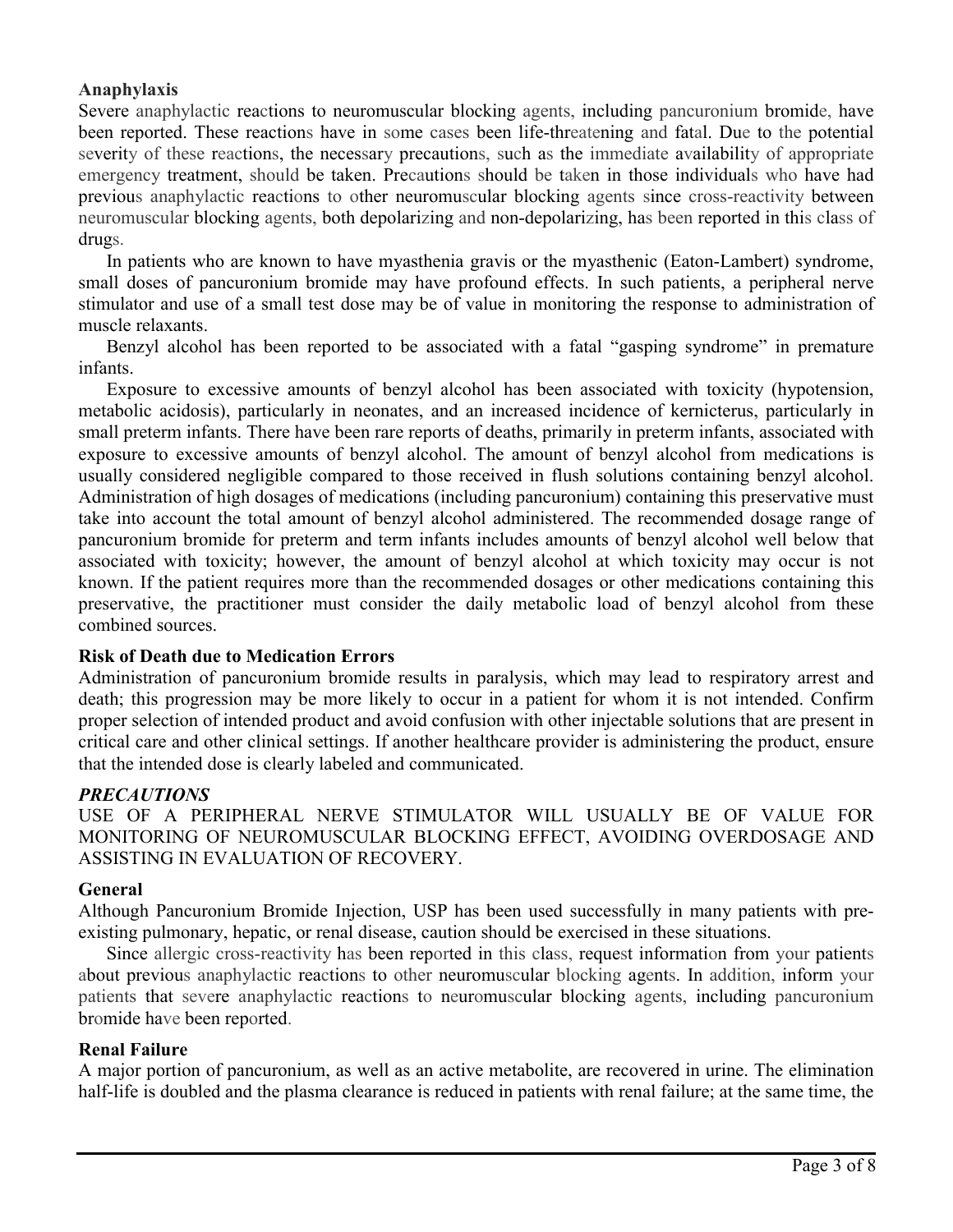rate of recovery of neuromuscular blockade is variable and sometimes very much slower than normal (see **Pharmacokinetics**). This information should be taken into consideration if pancuronium is selected, for other reasons, to be used in a patient with renal failure.

## **Altered Circulation Time**

Conditions associated with slower circulation time in cardiovascular disease, old age, edematous states resulting in increased volume of distribution may contribute to a delay in onset time; therefore, dosage should not be increased.

## **Hepatic and/or Biliary Tract Disease**

The doubled elimination half-life and reduced plasma clearance determined in patients with hepatic and/or biliary tract disease, as well as limited data showing that recovery time is prolonged an average of 65% in patients with biliary tract obstruction, suggests that prolongation of neuromuscular blockade may occur. At the same time, these conditions are characterized by an approximately 50% increase in volume of distribution of pancuronium, suggesting that the total initial dose to achieve adequate relaxation may in some cases be high. The possibility of slower onset, higher total dosage and prolongation of neuromuscular blockade must be taken into consideration when pancuronium is used in these patients. (See also **Pharmacokinetics**).

## **Long-term Use in I.C.U.**

In the intensive care unit, in rare cases, long-term use of neuromuscular blocking drugs to facilitate mechanical ventilation may be associated with prolonged paralysis and/or skeletal muscle weakness that may be first noted during attempts to wean such patients from the ventilator. Typically, such patients receive other drugs such as broad spectrum antibiotics, narcotics and/or steroids and may have electrolyte imbalance and diseases which lead to electrolyte imbalance, hypoxic episodes of varying duration, acidbase imbalance, and extreme debilitation, any of which may enhance the actions of a neuromuscular blocking agent. Additionally, patients immobilized for extended periods frequently develop symptoms consistent with disuse muscle atrophy. Therefore, when there is a need for long-term mechanical ventilation, the benefits-to-risk ratio of neuromuscular blockade must be considered.

Continuous infusion or intermittent bolus dosing to support mechanical ventilation has not been studied sufficiently to support dosage recommendations.

UNDER THE ABOVE CONDITIONS, APPROPRIATE MONITORING, SUCH AS USE OF A PERIPHERAL NERVE STIMULATOR, TO ASSESS THE DEGREE OF NEUROMUSCULAR BLOCKADE, MAY PRECLUDE INADVERTENT EXCESS DOSING.

## **Severe Obesity or Neuromuscular Disease**

Patients with severe obesity or neuromuscular disease may pose airway and/or ventilatory problems requiring special care before, during, and after the use of neuromuscular blocking agents such as pancuronium bromide.

## **CNS**

Pancuronium bromide has no known effect on consciousness, the pain threshold or cerebration. Administration should be accompanied by adequate anesthesia or sedation.

## **Drug Interactions**

Prior administration of succinylcholine may enhance the neuromuscular blocking effect of pancuronium and increase its duration of action. If succinylcholine is used before pancuronium bromide, the administration of pancuronium bromide should be delayed until the patient starts recovering from succinylcholine-induced neuromuscular blockade.

If a small dose of pancuronium bromide is given at least 3 minutes prior to the administration of succinylcholine, in order to reduce the incidence and intensity of succinylcholine-induced fasciculations,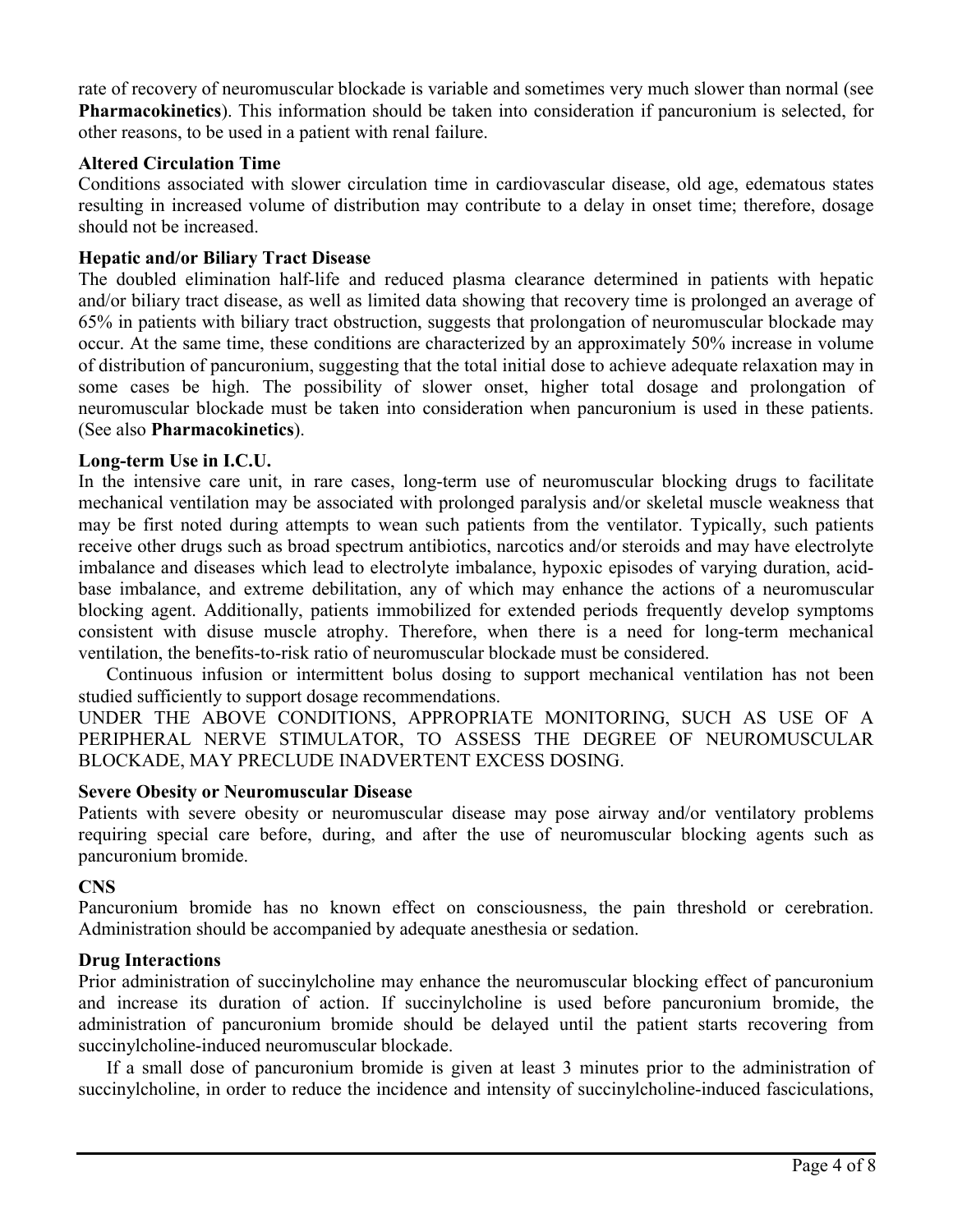this dose may induce a degree of neuromuscular block sufficient to cause respiratory depression in some patients.

Other nondepolarizing neuromuscular blocking agents (vecuronium, atracurium, d-tubocurarine, metocurine, and gallamine) behave in a clinically similar fashion to pancuronium bromide. The combination of pancuronium bromide-metocurine and pancuronium bromide-d-tubocurarine are significantly more potent than the additive effects of each of the individual drugs given alone, however, the duration of blockade of these combinations is not prolonged. There are insufficient data to support concomitant use of pancuronium and the other three above mentioned muscle relaxants in the same patient.

## **Inhalational Anesthetics**

Use of volatile inhalational anesthetics such as enflurane, isoflurane, and halothane with pancuronium bromide will enhance neuromuscular blockade. Potentiation is most prominent with use of enflurane and isoflurane.

With the above agents, the intubating dose of pancuronium bromide may be the same as with balanced anesthesia unless the inhalational anesthetic has been administered for a sufficient time at a sufficient dose to have reached clinical equilibrium. The relatively long duration of action of pancuronium should be taken into consideration when the drug is selected for intubation in these circumstances.

Clinical experience and animal experiments suggest that pancuronium should be given with caution to patients receiving chronic tricyclic antidepressant therapy who are anesthetized with halothane because severe ventricular arrhythmias may result from this combination. The severity of the arrhythmias appear in part related to the dose of pancuronium.

## **Antibiotics**

Parenteral/intraperitoneal administration of high doses of certain antibiotics may intensify or produce neuromuscular block on their own. The following antibiotics have been associated with various degrees of paralysis: aminoglycosides (such as neomycin, streptomycin, kanamycin, gentamicin, and dihydrostreptomycin); tetracyclines; bacitracin; polymyxin B; colistin; and sodium colistimethate. If these or other newly introduced antibiotics are used preoperatively or in conjunction with pancuronium bromide, unexpected prolongation of neuromuscular block should be considered a possibility.

## **Other**

Experience concerning injection of quinidine during recovery from use of other muscle relaxants suggests that recurrent paralysis may occur. This possibility must also be considered for pancuronium bromide.

Electrolyte imbalance and diseases which lead to electrolyte imbalance, such as adrenal cortical insufficiency, have been shown to alter neuromuscular blockade. Depending on the nature of the imbalance, either enhancement or inhibition may be expected. Magnesium salts, administered for the management of toxemia of pregnancy, may enhance the neuromuscular blockade.

## **Drug/Laboratory Test Interactions**

None known.

## **Carcinogenesis, Mutagenesis, Impairment of Fertility**

Long-term studies in animals have not been performed to evaluate carcinogenic or mutagenic potential or impairment of fertility.

## **Pregnancy**

Animal reproduction studies have not been performed. It is not known whether pancuronium bromide can cause fetal harm when administered to a pregnant woman or can affect reproduction capacity. Pancuronium bromide should be given to a pregnant woman only if the administering clinician decides that the benefits outweigh the risks.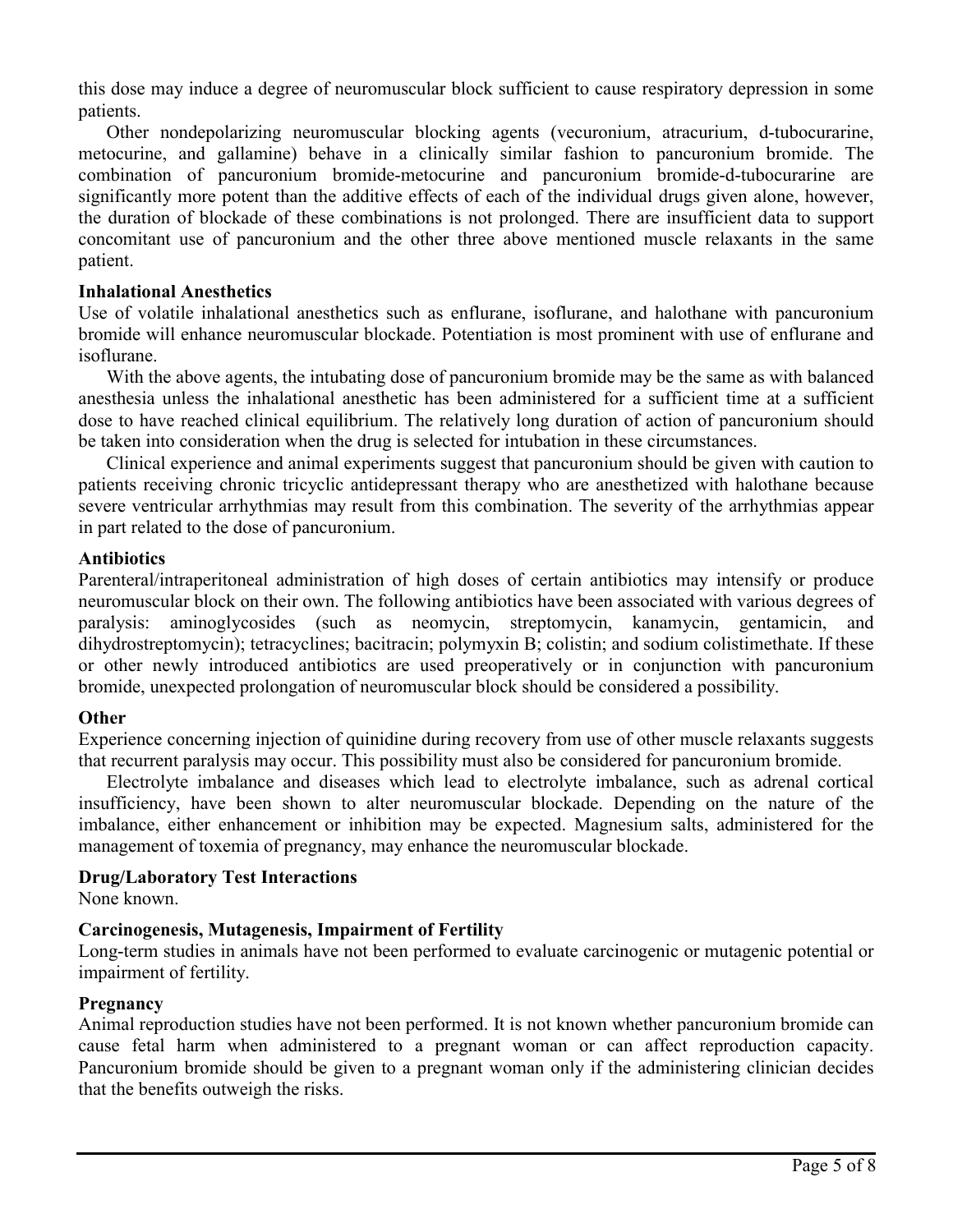Pancuronium bromide may be used in operative obstetrics (**Caesarean Section**), but reversal of pancuronium may be unsatisfactory in patients receiving magnesium sulfate for toxemia of pregnancy because magnesium salts enhance neuromuscular blockade. Dosage should usually be reduced, as indicated, in such cases. It is also recommended that the interval between use of pancuronium and delivery be reasonably short to avoid clinically significant placental transfer.

#### **Pediatric Use**

Dose response studies in children indicate that, with the exception of neonates, dosage requirements are the same as for adults. Neonates are especially sensitive to nondepolarizing neuromuscular blocking agents, such as pancuronium bromide, during the first month of life. It is recommended that a test dose of 0.02 mg/kg be given first in this group to measure responsiveness.

The prolonged use of pancuronium bromide for the management of neonates undergoing mechanical ventilation has been associated in rare cases with severe skeletal muscle weakness that may first be noted during attempts to wean such patients from the ventilator; such patients usually receive other drugs such as antibiotics which may enhance neuromuscular blockade. Microscopic changes consistent with disuse atrophy have been noted at autopsy. Although a cause-and-effect relationship has not been established, the benefits-to-risk ratio must be considered when there is a need for neuromuscular blockade to facilitate long-term mechanical ventilation of neonates.

Rare cases of unexplained, clinically significant methemoglobinemia have been reported in premature neonates undergoing emergency anesthesia and surgery which included combined use of pancuronium, fentanyl and atropine. A direct cause-and-effect relationship between the combined use of these drugs and the reported cases of methemoglobinemia has not been established.

## *ADVERSE REACTIONS*

## **Neuromuscular**

The most frequent adverse reaction to nondepolarizing blocking agents as a class consists of an extension of the drug's pharmacological action beyond the time period needed. This may vary from skeletal muscle weakness to profound and prolonged skeletal muscle paralysis resulting in respiratory insufficiency or apnea. (See *PRECAUTIONS:* **Pediatric Use**).

Inadequate reversal of the neuromuscular blockade is possible with pancuronium bromide as with all curariform drugs. These adverse experiences are managed by manual or mechanical ventilation until recovery is judged adequate.

Prolonged paralysis and/or skeletal muscle weakness have been reported after long-term use to support mechanical ventilation in the intensive care unit.

## **Cardiovascular**

See discussion of circulatory effects in *CLINICAL PHARMACOLOGY*.

## **Gastrointestinal**

Salivation is sometimes noted during very light anesthesia, especially if no anticholinergic premedication is used.

#### **Skin**

An occasional transient rash is noted accompanying the use of pancuronium bromide.

## **Other**

Although histamine release is not a characteristic action of pancuronium bromide, rare hypersensitivity reactions such as bronchospasm, flushing, redness, hypotension, tachycardia and other reactions possibly mediated by histamine release have been reported.

There have been post-marketing reports of severe allergic reactions (anaphylactic and anaphylactoid reactions) associated with use of neuromuscular blocking agents, including pancuronium bromide. These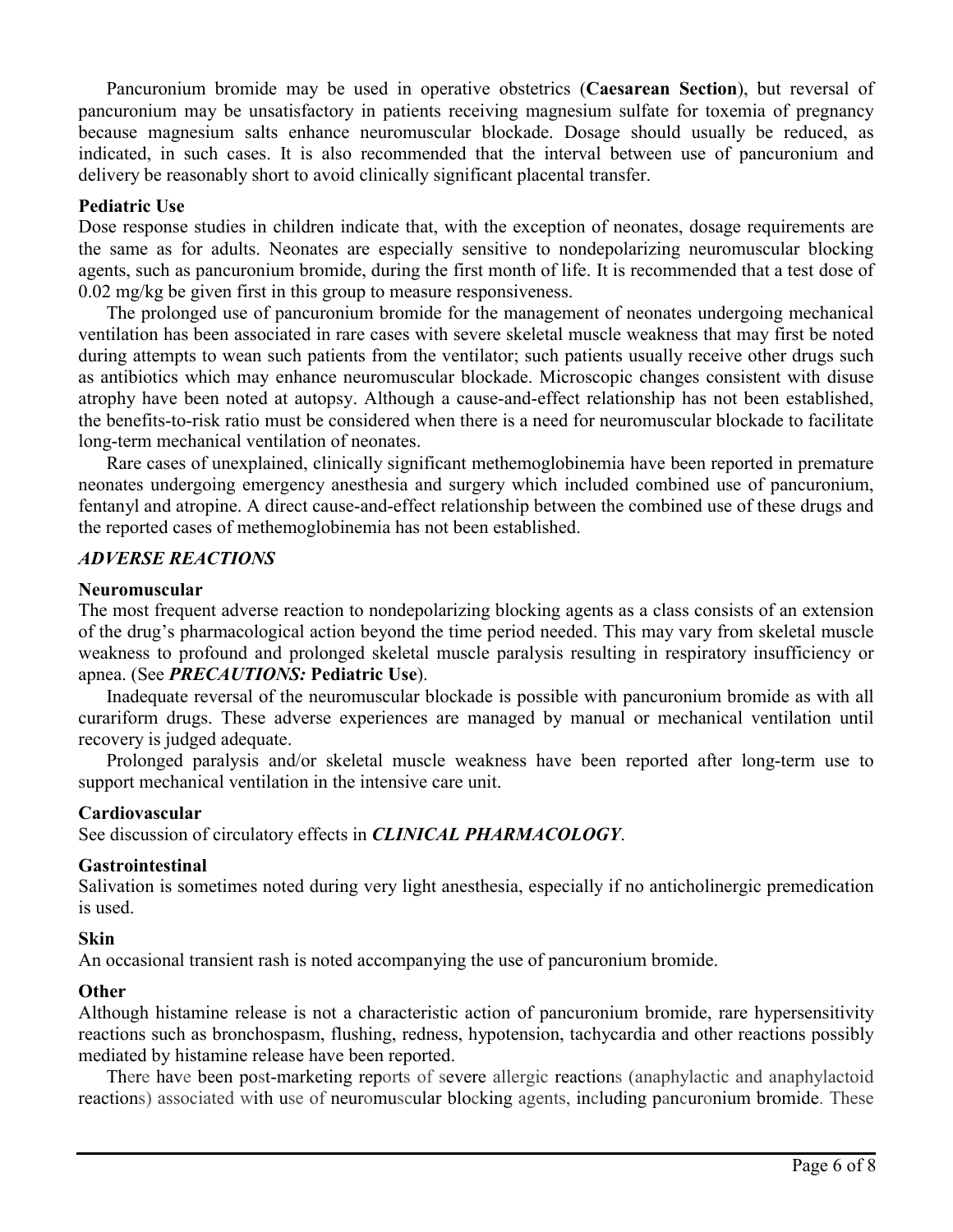reactions, in some cases, have been life threatening and fatal. Because these reactions were reported voluntarily from a population of uncertain size, it is not possible to reliably estimate their frequency (see *WARNINGS* and *PRECAUTIONS*).

## *OVERDOSAGE*

The possibility of iatrogenic overdosage can be minimized by carefully monitoring the muscle twitch response to peripheral nerve stimulation.

Excessive doses of pancuronium bromide can be expected to produce enhanced pharmacological effects. Residual neuromuscular blockade beyond the time period needed may occur with pancuronium bromide as with other neuromuscular blockers. This may be manifested by skeletal muscle weakness, decreased respiratory reserve, low tidal volume, or apnea. A peripheral nerve stimulator may be used to assess the degree of residual neuromuscular blockade and help to differentiate residual neuromuscular blockade from other causes of decreased respiratory reserve.

Pyridostigmine bromide, neostigmine, or edrophonium, in conjunction with atropine or glycopyrrolate, will usually antagonize the skeletal muscle relaxant action of pancuronium bromide. Satisfactory reversal can be judged by adequacy of skeletal muscle tone and by adequacy of respiration. A peripheral nerve stimulator may also be used to monitor restoration of twitch response.

Failure of prompt reversal (within 30 minutes) may occur in the presence of extreme debilitation, carcinomatosis, and with concomitant use of certain broad spectrum antibiotics, or anesthetic agents and other drugs which enhance neuromuscular blockade or cause respiratory depression of their own. Under such circumstances, the management is the same as that of prolonged neuromuscular blockade. Ventilation must be supported by artificial means until the patient has resumed control of his respiration. Prior to the use of reversal agents, reference should be made to the specific package insert of the reversal agent.

## *DOSAGE AND ADMINISTRATION*

Pancuronium Bromide Injection, USP is for intravenous use only. This drug should be administered by or under the supervision of experienced clinicians familiar with the use of neuromuscular blocking agents. DOSAGE MUST BE INDIVIDUALIZED IN EACH CASE. The dosage information which follows is derived from studies based upon units of drug per unit of body weight and is intended to serve as a guide only. Since potent inhalational anesthetics or prior use of succinylcholine may enhance the intensity and duration of pancuronium bromide (see *PRECAUTIONS:* **Drug Interactions**), the lower end of the recommended initial dosage range may suffice when pancuronium bromide is first used after intubation with succinylcholine and/or after maintenance doses of volatile liquid inhalational anesthetics are started. To obtain maximum clinical benefits of Pancuronium Bromide Injection, USP and to minimize the possibility of overdosage, the monitoring of muscle twitch response to a peripheral nerve stimulator is advised.

In adults under balanced anesthesia the initial intravenous dosage range is 0.04 to 0.1 mg/kg. Later incremental doses starting at 0.01 mg/kg may be used. These increments slightly increase the magnitude of the blockade and significantly increase the duration of blockade because a significant number of myoneural junctions are still blocked when there is clinical need for more drug.

If Pancuronium Bromide Injection, USP is used to provide skeletal muscle relaxation for endotracheal intubation, a bolus dose of 0.06 to 0.1 mg/kg is recommended. Conditions satisfactory for intubation are usually present within 2 to 3 minutes (see *PRECAUTIONS*).

## **Dosage in Children**

Dose response studies in children indicate that, with the exception of neonates, dosage requirements are the same as for adults. Neonates are especially sensitive to nondepolarizing neuromuscular blocking agents, such as Pancuronium Bromide Injection, USP, during the first month of life. It is recommended that a test dose of 0.02 mg/kg be given first in this group to measure responsiveness.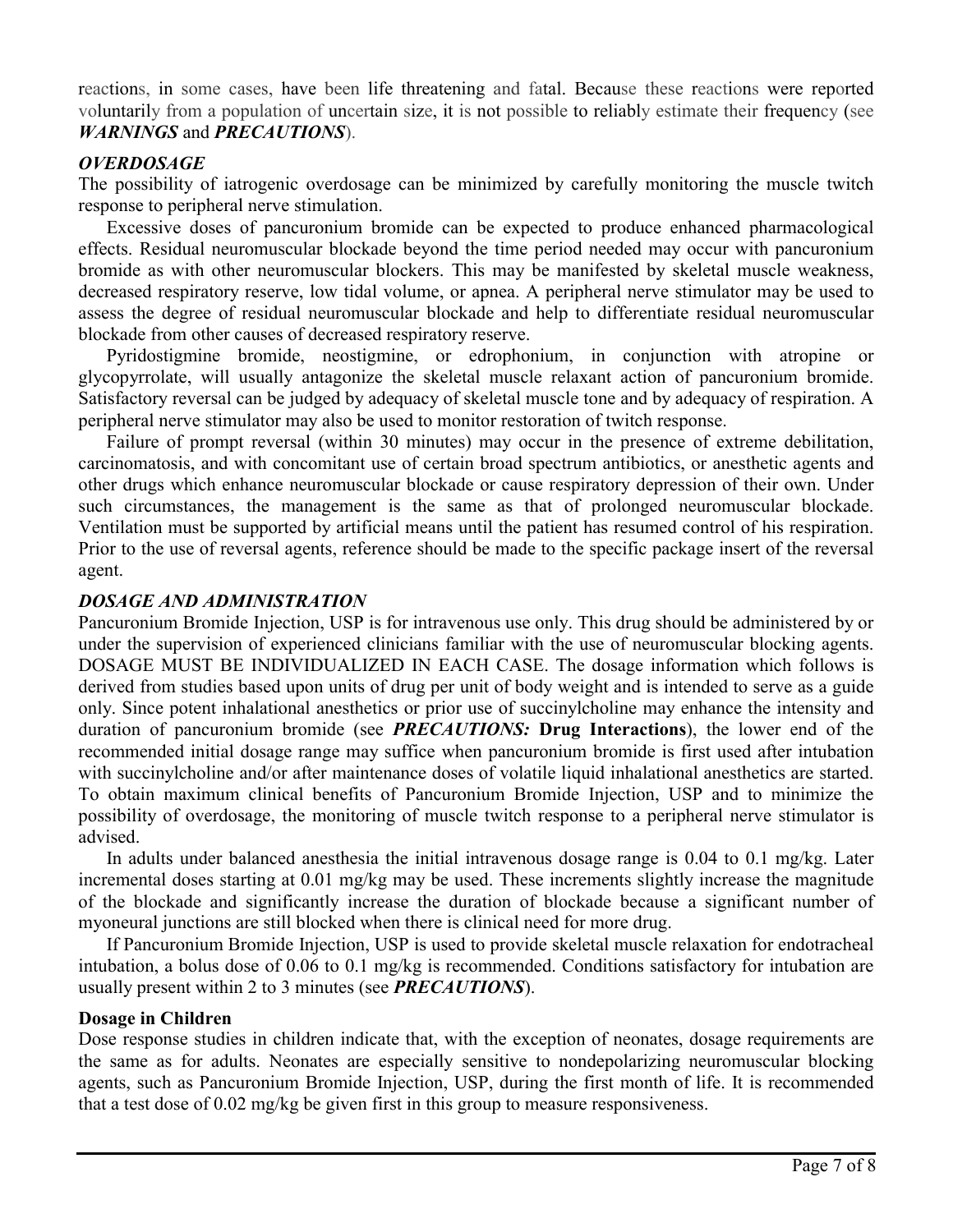## **Caesarean Section**

The dosage to provide relaxation for intubation and operation is the same as for general surgical procedures. The dosage to provide relaxation, following usage of succinylcholine for intubation (see *PRECAUTIONS:* **Drug Interactions**), is the same as for general surgical procedures.

## **Compatibility**

Pancuronium Bromide Injection, USP is compatible in solution with:

0.9% sodium chloride injection 5% dextrose injection 5% dextrose and sodium chloride injection Lactated Ringer's injection

## **Parenteral drug products should be inspected visually for particulate matter and discoloration prior to administration, whenever solution and container permit.**

When mixed with the above solutions in glass or plastic containers, Pancuronium Bromide Injection, USP will remain stable in solution for 48 hours with no alteration in potency or pH; no decomposition is observed and there is no absorption to either the glass or plastic container.

## **Risk of Medication Errors**

Accidental administration of neuromuscular blocking agents may be fatal. Store pancuronium bromide with the cap and ferrule intact and in a manner that minimizes the possibility of selecting the wrong product.

## *HOW SUPPLIED*

Pancuronium Bromide Injection, USP is supplied as follows:

| <b>Unit of Sale</b>                    | Concentration                 |
|----------------------------------------|-------------------------------|
| NDC 0409-4646-01                       | $10 \text{ mg}/10 \text{ mL}$ |
| Tray of 25 Multiple-dose Fliptop Vials | $(1 \text{ mg/mL})$           |

## *STORAGE*

## **Store in refrigerator 2° to 8°C (36° to 46°F).**

The 10 mL vial will maintain full clinical potency for up to six months at room temperature.

Distributed by Hospira, Inc., Lake Forest, IL 60045 USA



LAB-1275-2.0

Revised: 01/2019